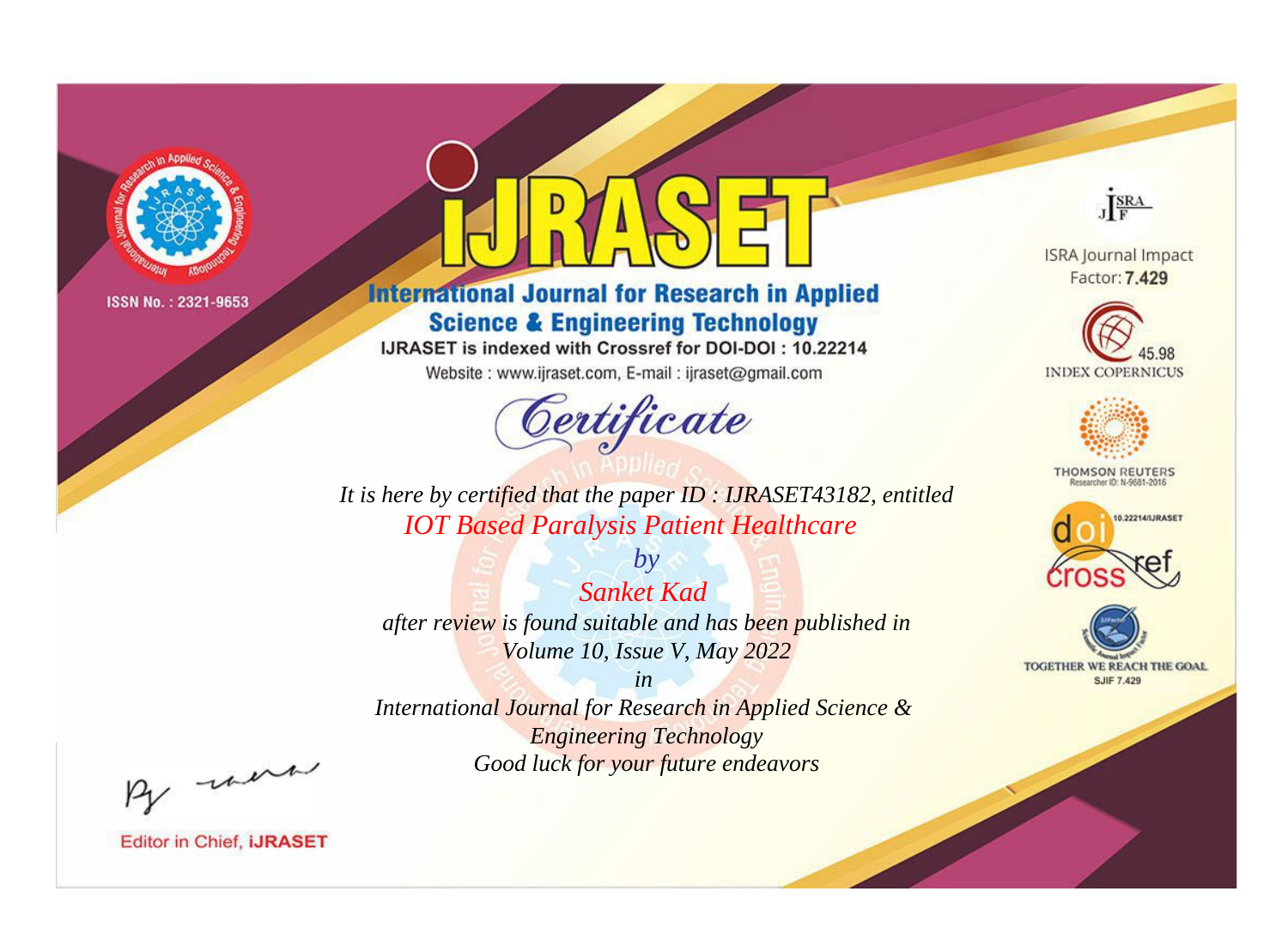

# **International Journal for Research in Applied Science & Engineering Technology**

IJRASET is indexed with Crossref for DOI-DOI: 10.22214

Website: www.ijraset.com, E-mail: ijraset@gmail.com



JERA

**ISRA Journal Impact** Factor: 7.429





**THOMSON REUTERS** 



TOGETHER WE REACH THE GOAL **SJIF 7.429** 

*It is here by certified that the paper ID : IJRASET43182, entitled IOT Based Paralysis Patient Healthcare*

*by Aishwarya Joshi after review is found suitable and has been published in Volume 10, Issue V, May 2022*

*in* 

*International Journal for Research in Applied Science & Engineering Technology Good luck for your future endeavors*

By morn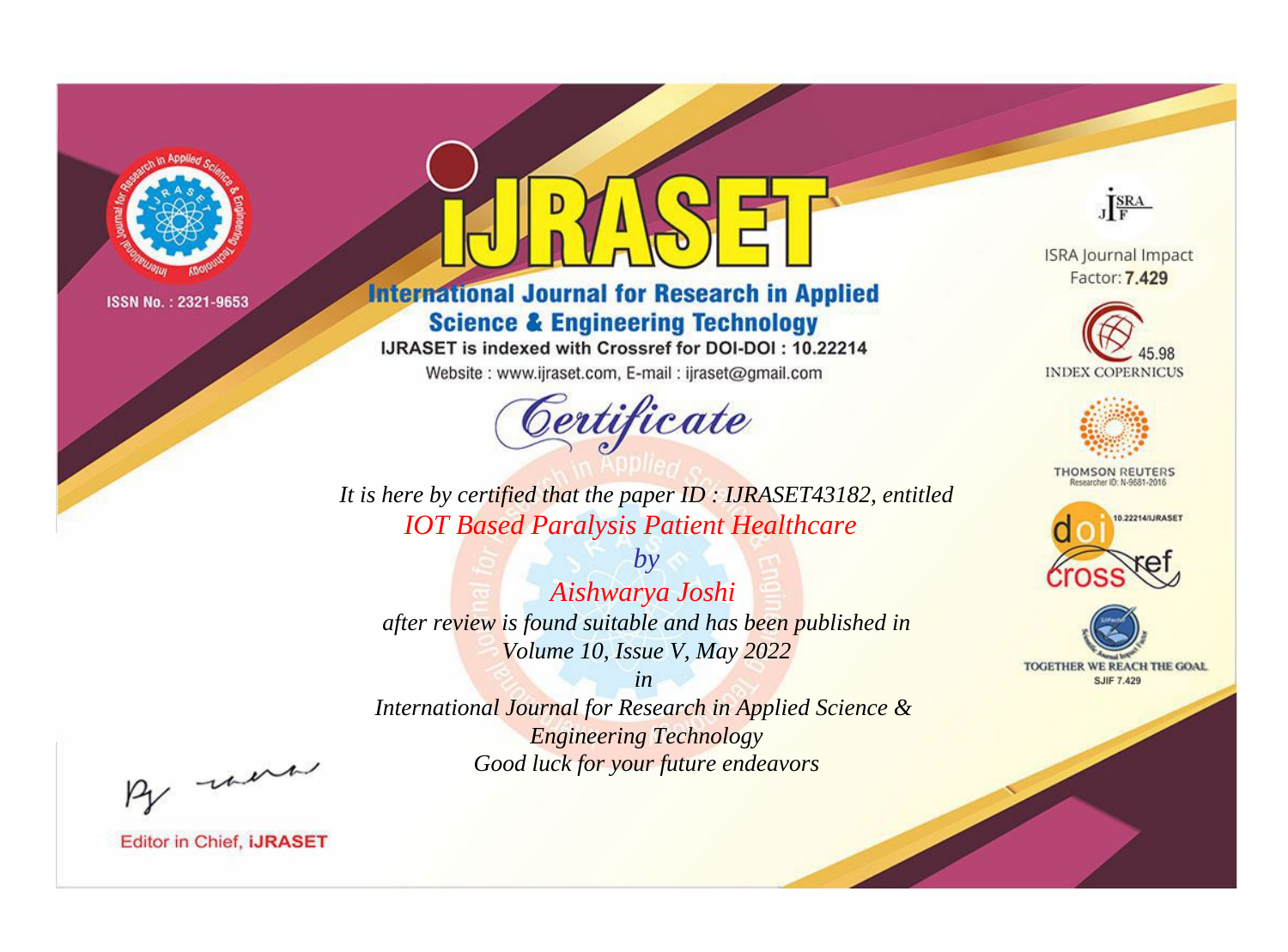

# **International Journal for Research in Applied Science & Engineering Technology**

IJRASET is indexed with Crossref for DOI-DOI: 10.22214

Website: www.ijraset.com, E-mail: ijraset@gmail.com



JERA

**ISRA Journal Impact** Factor: 7.429





**THOMSON REUTERS** 



TOGETHER WE REACH THE GOAL **SJIF 7.429** 

*It is here by certified that the paper ID : IJRASET43182, entitled IOT Based Paralysis Patient Healthcare*

*by Shital Bajgude after review is found suitable and has been published in Volume 10, Issue V, May 2022*

*in* 

*International Journal for Research in Applied Science & Engineering Technology Good luck for your future endeavors*

By morn